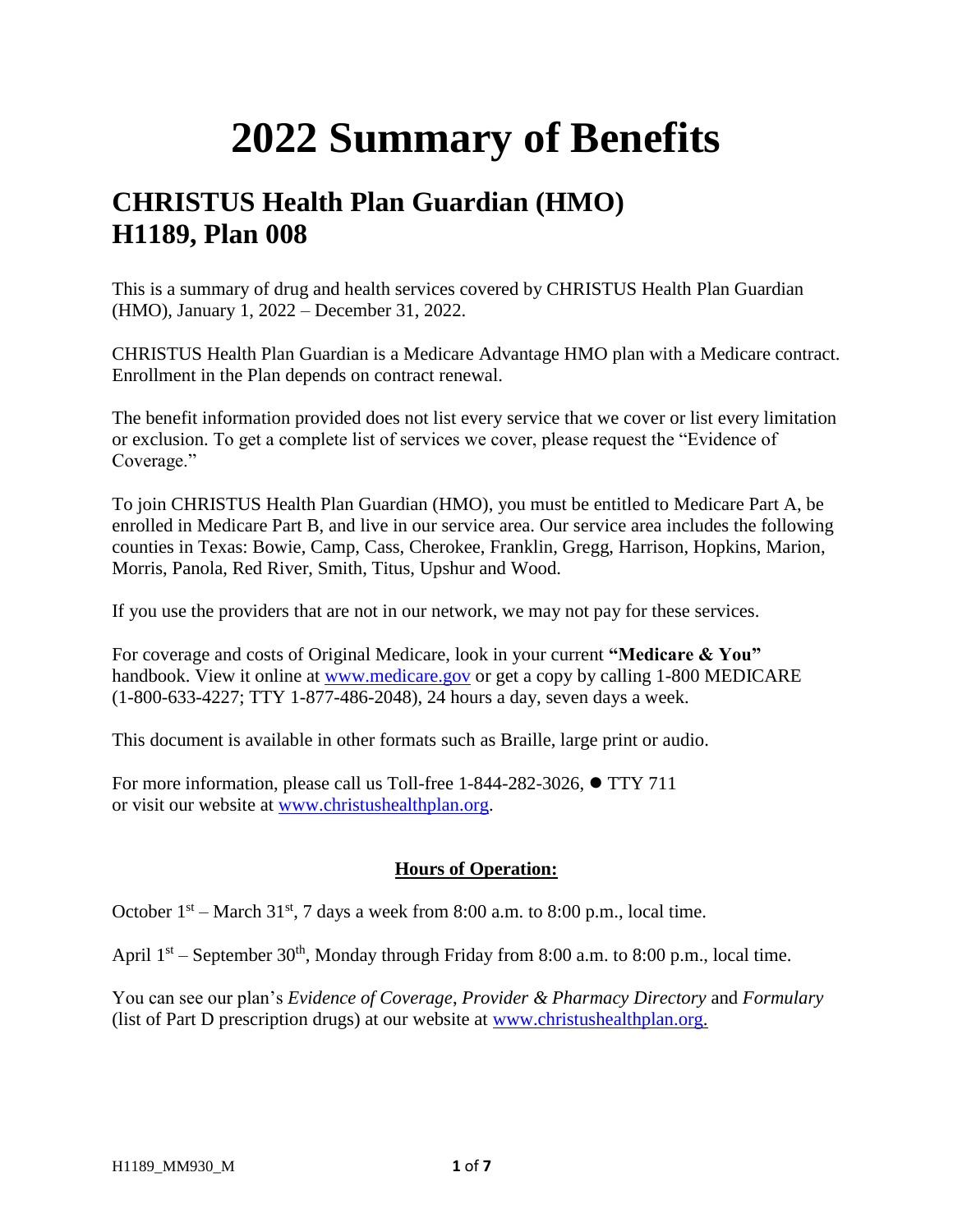| <b>Premiums and Benefits</b> |                              | <b>CHRISTUS Health Plan Guardian (HMO)</b> | What you should know       |
|------------------------------|------------------------------|--------------------------------------------|----------------------------|
|                              | <b>Monthly Plan Premium</b>  | \$0                                        | You must continue to pay   |
|                              |                              |                                            | your Medicare Part B       |
|                              |                              |                                            | premium.                   |
|                              | <b>Annual Maximum</b>        | \$4,400                                    | The most you pay for       |
|                              | <b>Out-of-Pocket</b>         |                                            | copays, coinsurance and    |
|                              |                              |                                            | other costs for medical    |
|                              |                              |                                            | services for the year.     |
|                              | <b>Part B Premium Rebate</b> | \$60                                       | The plan will reimburse    |
|                              |                              |                                            | the member monthly.        |
|                              |                              | <b>Inpatient &amp; Outpatient Services</b> |                            |
|                              | <b>Inpatient Hospital</b>    |                                            | Authorization rules may    |
|                              |                              |                                            | <i>apply.</i>              |
|                              |                              |                                            |                            |
|                              |                              |                                            | Our plan covers 90 days    |
| O                            | Acute hospital               | You pay a \$320 copay per day for days 1   | for an inpatient hospital  |
|                              |                              | through 5.                                 | stay. Our plan also covers |
|                              |                              | You pay nothing per day for days 6 through | 60 "lifetime reserve       |
|                              |                              | 90.                                        | days." These are "extra"   |
|                              |                              |                                            | days that we cover. If     |
| $\circ$                      | Mental health                | You pay a \$318 copay per day for days 1   | your hospital stay is      |
|                              |                              | through 5.                                 | longer than 90 days, you   |
|                              |                              | You pay nothing per day for days 6 through | can use these extra days.  |
|                              |                              | 90.                                        | But once you have used     |
|                              |                              |                                            | up these extra 60 days,    |
|                              |                              |                                            | your inpatient hospital    |
|                              |                              |                                            | coverage will be limited   |
|                              |                              |                                            | to 90 days.                |
|                              | <b>Outpatient Hospital</b>   |                                            | Authorizations rules may   |
| O                            | Ambulatory surgical          | You pay a \$255 copay per visit.           | <i>apply.</i>              |
|                              | center                       |                                            |                            |
| O                            | <b>Hospital facility</b>     | You pay a \$325 copay per stay.            |                            |
|                              | <b>Doctor Visits</b>         |                                            |                            |
| O                            | Primary Care Physician       | You pay nothing.                           |                            |
| O                            | Specialists                  | You pay a \$25 copay per visit.            |                            |
|                              | <b>Preventive Care</b>       | You pay nothing.                           | Additional preventive      |
| $\circ$                      | Abdominal aortic             |                                            | services approved by       |
|                              | aneurysm screening           |                                            | Medicare during the        |
| O                            | Alcohol misuse counseling    |                                            | contract year will be      |
|                              | Annual "Wellness" visit      |                                            | covered. This plan covers  |
| O                            | Bone mass measurement        |                                            | preventive care            |
| O                            | Breast cancer screening      |                                            | screenings and annual      |
|                              | (mammogram)                  |                                            | physical exams at 100%     |
| O                            | Cardiovascular disease       |                                            | when you use in-network    |
|                              | (behavioral therapy)         |                                            | providers.                 |
| $\circ$                      | Cardiovascular screening     |                                            |                            |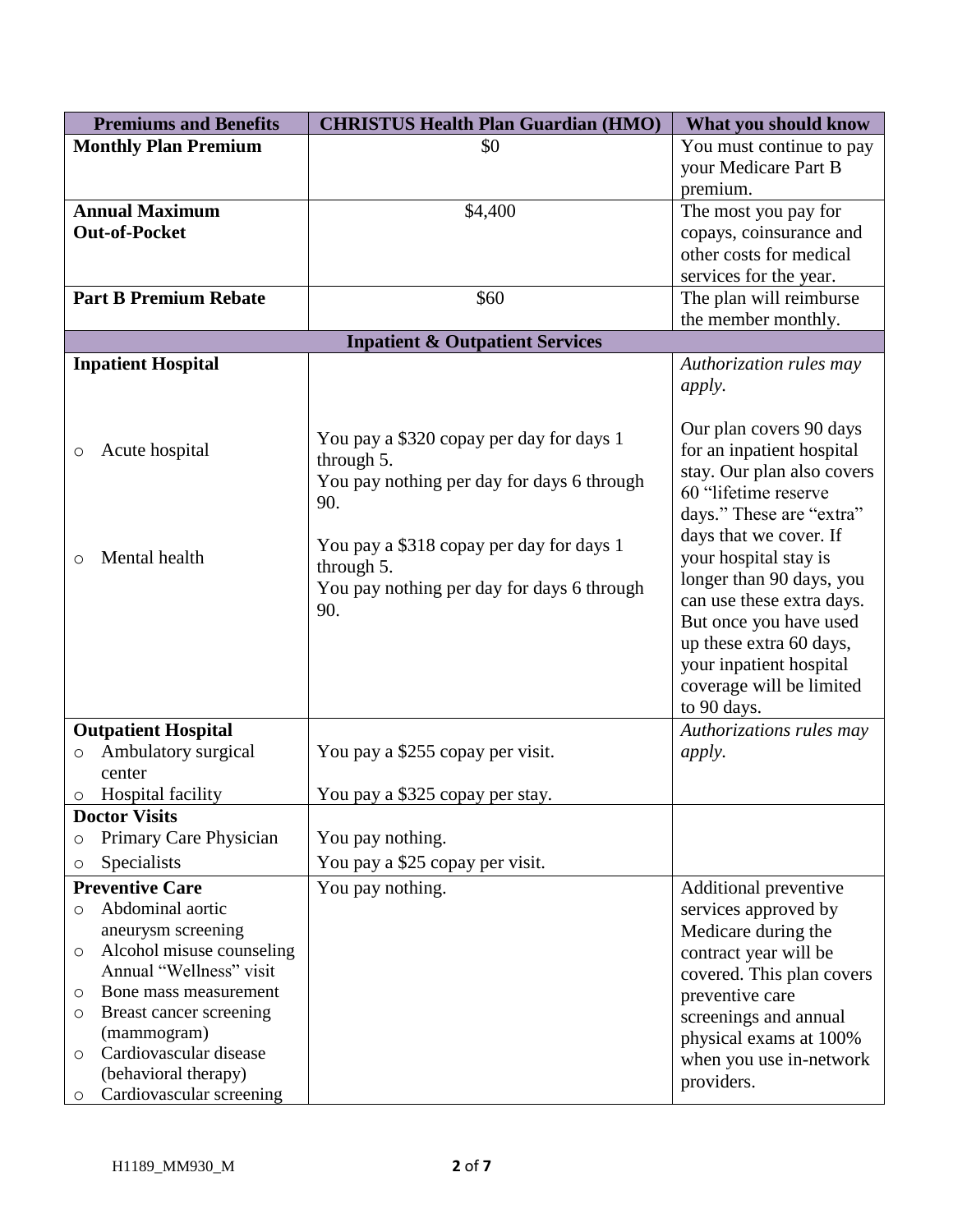|                                 | <b>Premiums and Benefits</b>                         | <b>CHRISTUS Health Plan Guardian (HMO)</b>  | What you should know |
|---------------------------------|------------------------------------------------------|---------------------------------------------|----------------------|
|                                 | <b>Preventive Care continued</b>                     |                                             |                      |
| $\circ$                         | Cervical and vaginal                                 |                                             |                      |
|                                 | cancer screening                                     |                                             |                      |
| $\circ$                         | Colorectal cancer                                    |                                             |                      |
|                                 | screenings (colonoscopy,                             |                                             |                      |
|                                 | fecal occult blood test,                             |                                             |                      |
|                                 | flexible sigmoidoscopy)                              |                                             |                      |
| O                               | Depression screening                                 |                                             |                      |
| $\circ$                         | Diabetes screenings and                              |                                             |                      |
|                                 | monitoring                                           |                                             |                      |
| O                               | Hepatitis C screening                                |                                             |                      |
| $\circ$                         | HIV screening                                        |                                             |                      |
| $\circ$                         | Lung cancer with low dose                            |                                             |                      |
|                                 | computed tomography                                  |                                             |                      |
|                                 | (LDCT) screening                                     |                                             |                      |
| O                               | Medical nutrition therapy                            |                                             |                      |
|                                 | services                                             |                                             |                      |
| $\circ$                         | <b>Medicare Diabetes</b>                             |                                             |                      |
|                                 | <b>Prevention Program</b>                            |                                             |                      |
|                                 | (MDPP)                                               |                                             |                      |
| $\circ$                         | Obesity screenings and                               |                                             |                      |
|                                 | counseling                                           |                                             |                      |
| O                               | Prostate cancer screenings                           |                                             |                      |
|                                 | (PSA)                                                |                                             |                      |
| $\circ$                         | Sexually transmitted                                 |                                             |                      |
|                                 | infections screenings and                            |                                             |                      |
|                                 | counseling                                           |                                             |                      |
| $\circ$                         | Tobacco use cessation                                |                                             |                      |
|                                 | counseling (counseling for                           |                                             |                      |
|                                 | people with no sign of                               |                                             |                      |
|                                 | tobacco-related disease)                             |                                             |                      |
| $\circ$                         | Vaccines, including flu,                             |                                             |                      |
|                                 | hepatitis B, pneumococcal                            |                                             |                      |
|                                 | and COVID-19                                         |                                             |                      |
| $\circ$                         | "Welcome to Medicare"<br>preventive visit (one-time) |                                             |                      |
|                                 | Routine physical (one per                            |                                             |                      |
| $\circlearrowright$             | year)                                                |                                             |                      |
| <b>Emergency Care</b>           |                                                      | You pay a \$75 copay per visit.             | Covered worldwide.   |
|                                 |                                                      |                                             |                      |
|                                 |                                                      |                                             | Copay is waived if   |
|                                 |                                                      |                                             | admitted within      |
|                                 |                                                      |                                             | 24 hours.            |
| <b>Urgently Needed Services</b> |                                                      | You pay a \$35 copay per visit.             |                      |
|                                 |                                                      | You pay a \$75 copay per visit (worldwide). |                      |
|                                 |                                                      |                                             |                      |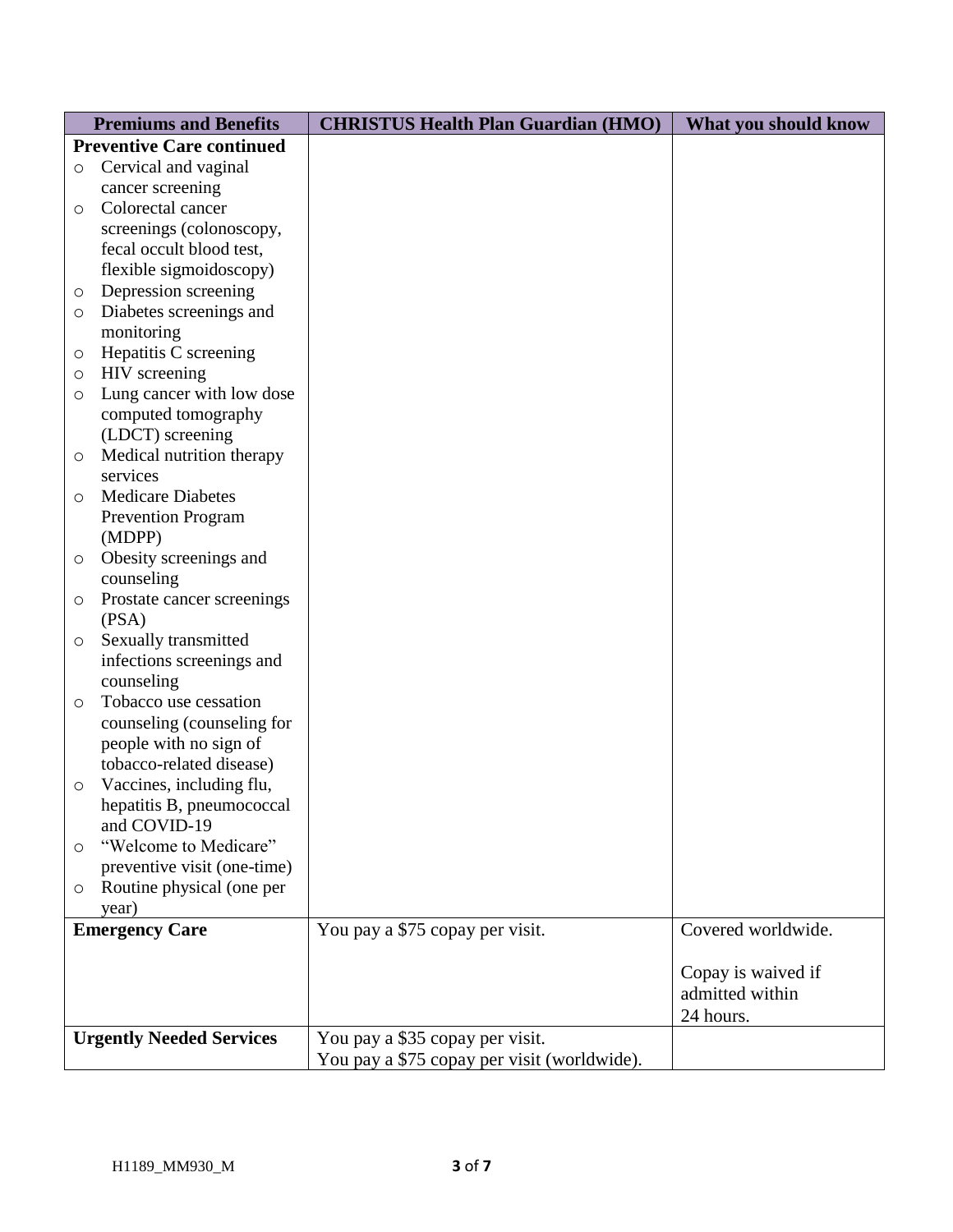| <b>Premiums and Benefits</b> |                              | <b>CHRISTUS Health Plan Guardian (HMO)</b>    | What you should know     |
|------------------------------|------------------------------|-----------------------------------------------|--------------------------|
|                              | <b>Diagnostic</b>            |                                               | Prior authorization is   |
|                              | <b>Services/Labs/Imaging</b> |                                               | required for some        |
| $\circ$                      | Lab services                 | You pay nothing.                              | services by your doctor  |
| O                            | <b>Outpatient X-rays</b>     | You pay a \$25 copay per visit.               | or other network         |
| $\circ$                      | Diagnostic tests $\&$        | You pay a \$50 copay per visit.               | provider.                |
|                              | procedures (non-             |                                               |                          |
|                              | radiological)                |                                               | Please contact the plan  |
| $\circ$                      | Diagnostic radiology         | You pay a \$150 copay per visit.              | for more information.    |
|                              | services (MRI, CT, PET)      |                                               |                          |
| $\circ$                      | Therapeutic radiology        | You pay 20% coinsurance per visit.            |                          |
|                              | (e.g., radiation treatment   |                                               |                          |
|                              | of cancer)                   |                                               |                          |
|                              | <b>Hearing Services</b>      |                                               |                          |
| $\circ$                      | Routine hearing exam         | You pay a \$35 copay per exam.                | 1 every year.            |
|                              |                              |                                               |                          |
| O                            | Hearing aid                  | You pay a \$395 or \$695 copay from a         | Copay is based on        |
|                              |                              | network provider for hearing aids included in | manufacturer, product    |
|                              |                              | the 2 Tier Formulary.                         | and style purchased      |
|                              |                              |                                               | from Amplifon 2 Tier     |
|                              |                              |                                               | Formulary. Hearing       |
|                              |                              |                                               | aids not listed in the 2 |
|                              |                              |                                               | Tier Formulary are       |
|                              |                              |                                               | available at an          |
|                              |                              |                                               | additional cost.         |
|                              |                              |                                               | Member is responsible    |
|                              |                              |                                               | for full invoice         |
|                              |                              |                                               | amount if purchased      |
|                              |                              |                                               | outside of the 2 Tier    |
|                              |                              |                                               | Formulary. Copay does    |
|                              |                              |                                               | not apply. Out-of-       |
|                              |                              |                                               | network is not covered.  |
|                              |                              |                                               |                          |
| $\circ$                      | Medicare-covered exam        | You pay a \$25 copay per service.             |                          |
|                              | to diagnose and treat        |                                               |                          |
|                              | hearing and balance issues   |                                               |                          |
|                              | <b>Dental Services</b>       |                                               |                          |
| $\circ$                      | Medicare-covered dental      | You pay a \$25 copay per service.             |                          |
|                              | services (this does not      |                                               |                          |
|                              | include services in          |                                               |                          |
|                              | connection with care,        |                                               |                          |
|                              | treatment, filling,          |                                               |                          |
|                              | removal, or replacement      |                                               |                          |
|                              | of teeth)                    |                                               |                          |
|                              |                              |                                               |                          |
|                              |                              |                                               |                          |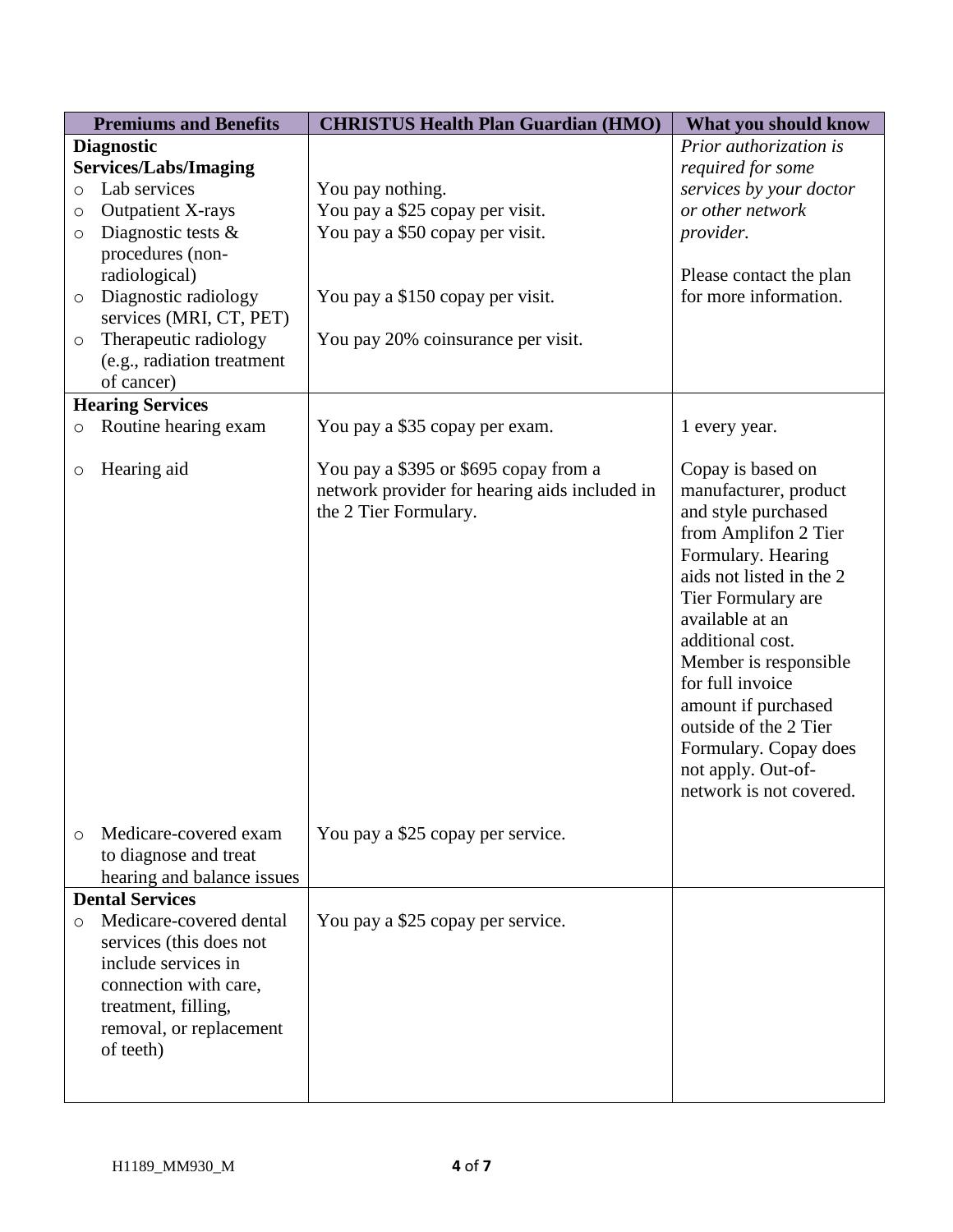| <b>Premiums and Benefits</b>          | <b>CHRISTUS Health Plan Guardian (HMO)</b>      | What you should know                             |
|---------------------------------------|-------------------------------------------------|--------------------------------------------------|
| <b>Dental Services continued</b>      |                                                 |                                                  |
| Preventive dental services<br>$\circ$ | You pay a \$5 copay per service.                |                                                  |
| Oral exam<br>$\bullet$                |                                                 | 1 visit every year.                              |
| Dental X-rays                         |                                                 | 1 every 2 years.                                 |
| Cleaning                              |                                                 | 1 every 6 months.                                |
| Fluoride treatment                    |                                                 | 1 every 6 months.                                |
| <b>Vision Services</b>                |                                                 |                                                  |
| Medicare-covered eye<br>$\circ$       | You pay a \$25 copay per exam.                  |                                                  |
| exam to diagnose and                  |                                                 |                                                  |
| treat diseases and                    |                                                 |                                                  |
| conditions of the eye                 |                                                 |                                                  |
| Glaucoma screening<br>O               | You pay a \$35 copay per screening.             |                                                  |
| Routine eye exam<br>O                 | You pay nothing.                                | 1 every year.                                    |
| Eyeglasses<br>O                       | You pay nothing.                                | \$100 allowance per year                         |
| (frames/lenses) or                    |                                                 | for 1 pair of eyeglasses                         |
| contacts lenses                       |                                                 | (frames/lenses) or                               |
| <b>Mental Health Services</b>         |                                                 | contacts.                                        |
| Outpatient individual or              | You pay a \$40 copay per visit.                 |                                                  |
| $\circ$<br>group therapy visit        |                                                 |                                                  |
|                                       |                                                 |                                                  |
| <b>Skilled Nursing Facility</b>       | You pay nothing per day for days 1 through      | Plan covers up to 100                            |
|                                       | 20.                                             | days per benefit period.                         |
|                                       | You pay a \$164.50 copay per day for days 21    |                                                  |
| <b>Physical, Occupational and</b>     | through 100.<br>You pay a \$25 copay per visit. |                                                  |
| <b>Speech Language Therapy</b>        |                                                 |                                                  |
| <b>Services</b>                       |                                                 |                                                  |
| <b>Ambulance</b>                      | You pay a \$265 copay per one-way trip.         | Covered worldwide.                               |
|                                       |                                                 |                                                  |
| <b>Transportation</b>                 | You pay nothing.                                | Authorization rules may                          |
|                                       |                                                 | <i>apply.</i>                                    |
|                                       |                                                 |                                                  |
|                                       |                                                 | Limited to 12 one-way<br>trips per year to plan- |
|                                       |                                                 | approved locations (up to                        |
|                                       |                                                 | 150 miles outside the                            |
|                                       |                                                 | service area).                                   |
| <b>Medicare Part B Drugs</b>          |                                                 | Authorization rules may                          |
| Chemotherapy drugs<br>$\circ$         | You pay 20% coinsurance.                        | <i>apply.</i>                                    |
| Other Part B drugs<br>$\circ$         | You pay 20% coinsurance.                        |                                                  |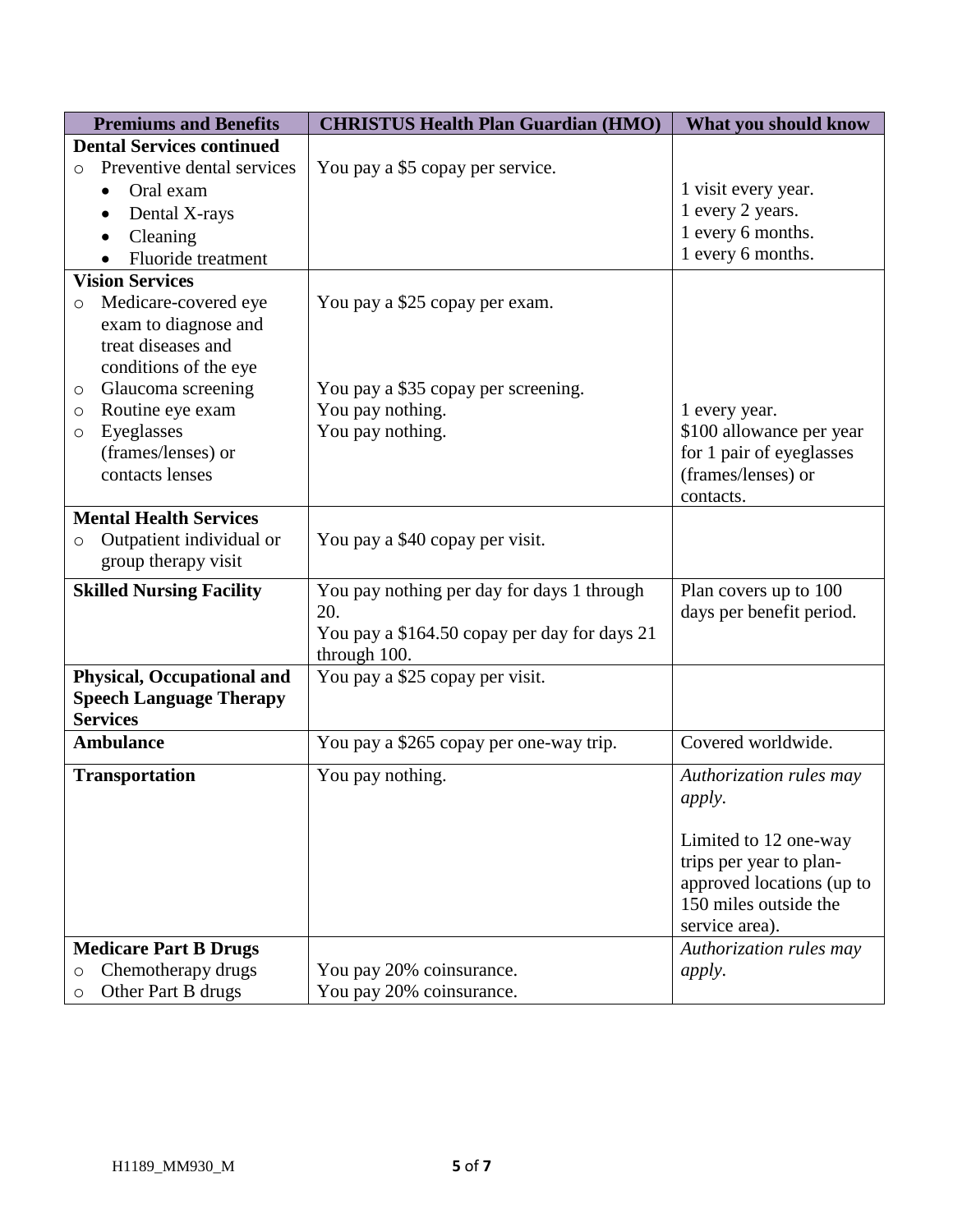| <b>Additional Benefits</b>                  | <b>CHRISTUS Health Plan Guardian (HMO)</b> | What you should know       |
|---------------------------------------------|--------------------------------------------|----------------------------|
| <b>Home Health Care</b>                     | You pay nothing.                           | Authorization rules may    |
|                                             |                                            | apply.                     |
|                                             |                                            |                            |
|                                             |                                            | There is no coinsurance,   |
|                                             |                                            | copayment, or deductible   |
|                                             |                                            | for beneficiaries eligible |
|                                             |                                            | for Medicare-covered       |
|                                             |                                            | home health agency care.   |
| <b>Outpatient Substance Abuse</b>           | You pay a \$40 copay per visit.            | Authorization rules may    |
| <b>Services</b>                             |                                            | <i>apply.</i>              |
| (Individual and group                       |                                            |                            |
| therapy)                                    |                                            |                            |
| <b>Medical</b>                              |                                            | Authorization rules may    |
| <b>Equipment/Supplies</b>                   |                                            | <i>apply.</i>              |
| Durable medical<br>$\Omega$                 | You pay 20% coinsurance.                   |                            |
| equipment (e.g.,                            |                                            |                            |
| wheelchairs, oxygen)                        |                                            |                            |
| Prosthetics (e.g., braces,<br>$\circ$       | You pay 20% coinsurance.                   |                            |
| artificial limbs)                           |                                            |                            |
| <b>Diabetes Management</b>                  |                                            | Authorization rules may    |
| Diabetes monitoring<br>$\circ$              | You pay nothing.                           | <i>apply.</i>              |
| supplies                                    |                                            |                            |
| Diabetes self-management<br>$\circ$         | You pay nothing.                           |                            |
| training                                    |                                            |                            |
| Therapeutic shoes or<br>$\circ$             | You pay a \$10 copay per item.             |                            |
| inserts                                     |                                            |                            |
| <b>Foot Care</b>                            |                                            |                            |
| Medicare-covered foot<br>O                  | You pay a \$25 copay per visit.            |                            |
| exam and treatment if you                   |                                            |                            |
| have diabetes-related                       |                                            |                            |
| nerve damage and/or meet                    |                                            |                            |
| certain conditions<br>Routine Foot care     |                                            |                            |
| $\circ$<br><b>Outpatient Rehabilitation</b> | You pay nothing.                           | Authorization rules may    |
| <b>Services</b>                             |                                            | <i>apply.</i>              |
| Cardiac rehabilitation<br>O                 | You pay a \$40 copay per visit.            |                            |
| Pulmonary rehabilitation<br>O               | You pay a \$30 copay per visit.            |                            |
| <b>Chiropractic Care</b>                    | You pay a \$20 copay per visit.            | 36 visits per year.        |
| (manual manipulation of the                 |                                            |                            |
| spine to correct subluxation)               |                                            |                            |
|                                             |                                            |                            |
| <b>Renal Dialysis</b>                       | You pay 20% coinsurance.                   |                            |
| <b>Medicare-covered</b>                     | You pay a \$25 copay per visit.            | Maximum of 20 visits per   |
| <b>Acupuncture for Chronic</b>              |                                            | year.                      |
| <b>Low Back Pain</b>                        |                                            |                            |